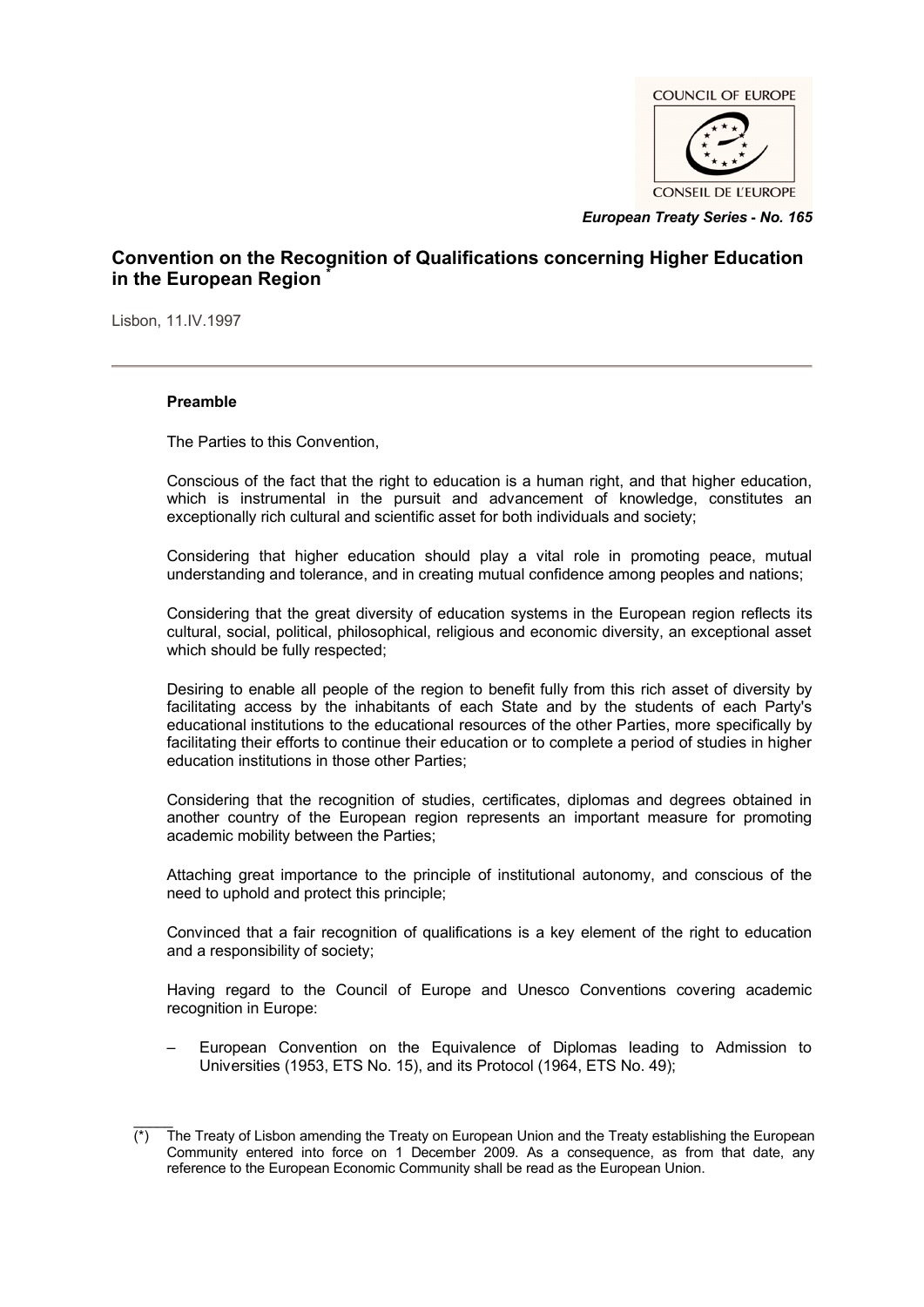- European Convention on the Equivalence of Periods of University Study (1956, ETS No. 21);
- European Convention on the Academic Recognition of University Qualifications (1959, ETS No. 32);
- Convention on the Recognition of Studies, Diplomas and Degrees concerning Higher Education in the States belonging to the Europe Region (1979);
- European Convention on the General Equivalence of Periods of University Study (1990, ETS No. 138);

Having regard also to the International Convention on the Recognition of Studies, Diplomas and Degrees in Higher Education in the Arab and European States bordering on the Mediterranean (1976), adopted within the framework of Unesco and partially covering academic recognition in Europe;

Mindful that this Convention should also be considered in the context of the Unesco conventions and the international recommendation covering other Regions of the world, and of the need for an improved exchange of information between these Regions;

Conscious of the wide ranging changes in higher education in the European region since these conventions were adopted, resulting in considerably increased diversification within and between national higher education systems, and of the need to adapt the legal instruments and practice to reflect these developments;

Conscious of the need to find common solutions to practical recognition problems in the European region;

Conscious of the need to improve current recognition practice and to make it more transparent and better adapted to the current situation of higher education in the European region;

Confident of the positive significance of a convention elaborated and adopted under the joint auspices of the Council of Europe and Unesco providing a framework for the further development of recognition practices in the European region;

Conscious of the importance of providing permanent implementation mechanisms in order to put the principles and provisions of the current Convention into practice,

Have agreed as follows:

#### **Section I – Definitions**

#### **Article I**

For the purposes of this Convention, the following terms shall have the following meaning:

#### **Access (to higher education)**

The right of qualified candidates to apply and to be considered for admission to higher education.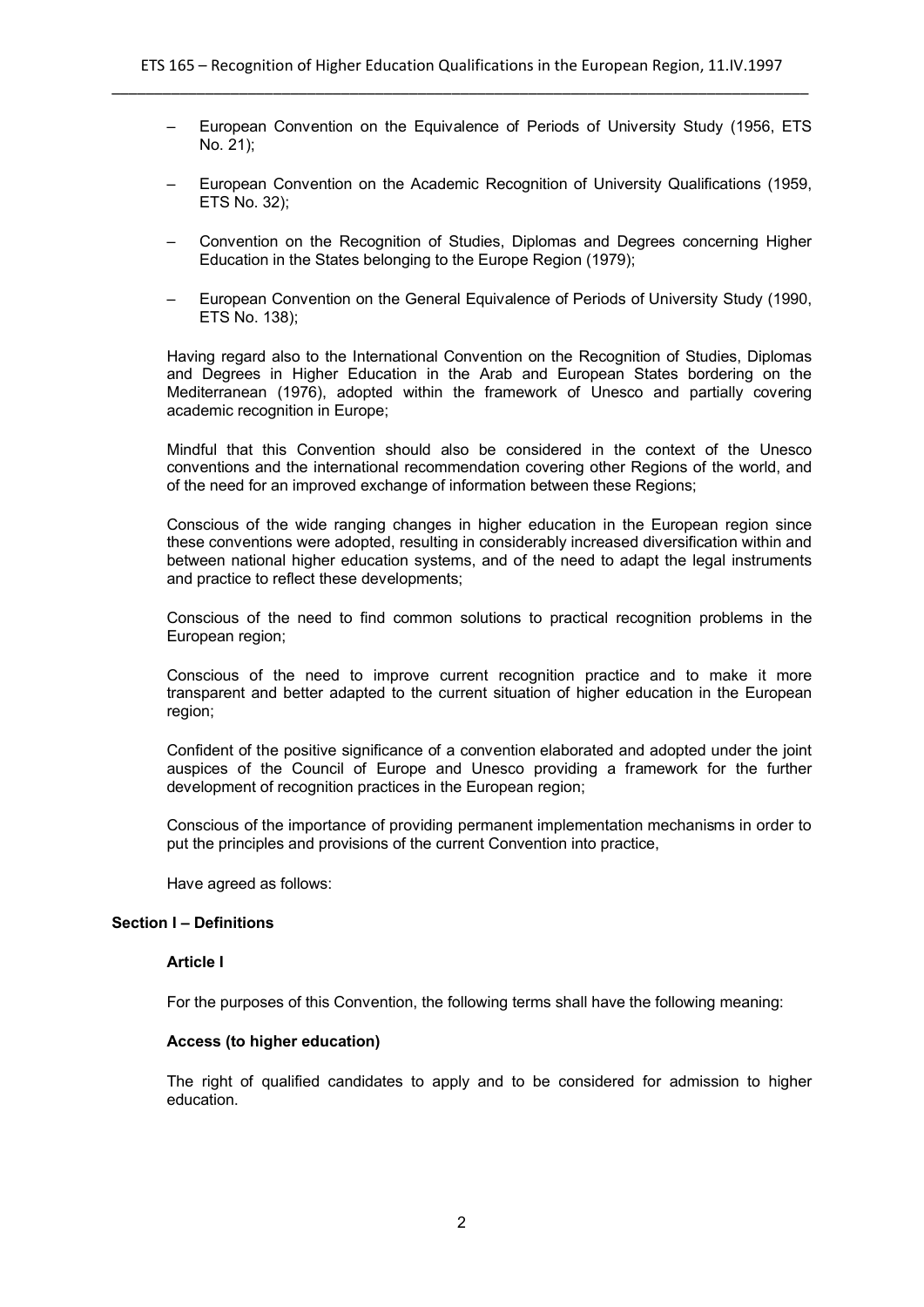### **Admission (to higher education institutions and programmes)**

The act of, or system for, allowing qualified applicants to pursue studies in higher education at a given institution and/or a given programme.

#### **Assessment (of institutions or programmes)**

The process for establishing the educational quality of a higher education institution or programme.

#### **Assessment (of individual qualifications)**

The written appraisal or evaluation of an individual's foreign qualifications by a competent body.

#### **Competent recognition authority**

A body officially charged with making binding decisions on the recognition of foreign qualifications.

#### **Higher education**

All types of courses of study, or sets of courses of study, training or training for research at the post secondary level which are recognised by the relevant authorities of a Party as belonging to its higher education system.

#### **Higher education institution**

An establishment providing higher education and recognised by the competent authority of a Party as belonging to its system of higher education.

#### **Higher education programme**

A course of study recognised by the competent authority of a Party as belonging to its system of higher education, and the completion of which provides the student with a higher education qualification.

#### **Period of study**

Any component of a higher education programme which has been evaluated and documented and, while not a complete programme of study in itself, represents a significant acquisition of knowledge or skill.

#### **Qualification**

#### **A. Higher education qualification**

Any degree, diploma or other certificate issued by a competent authority attesting the successful completion of a higher education programme.

#### **B. Qualification giving access to higher education**

Any diploma or other certificate issued by a competent authority attesting the successful completion of an education programme and giving the holder of the qualification the right to be considered for admission to higher education (cf. the definition of access).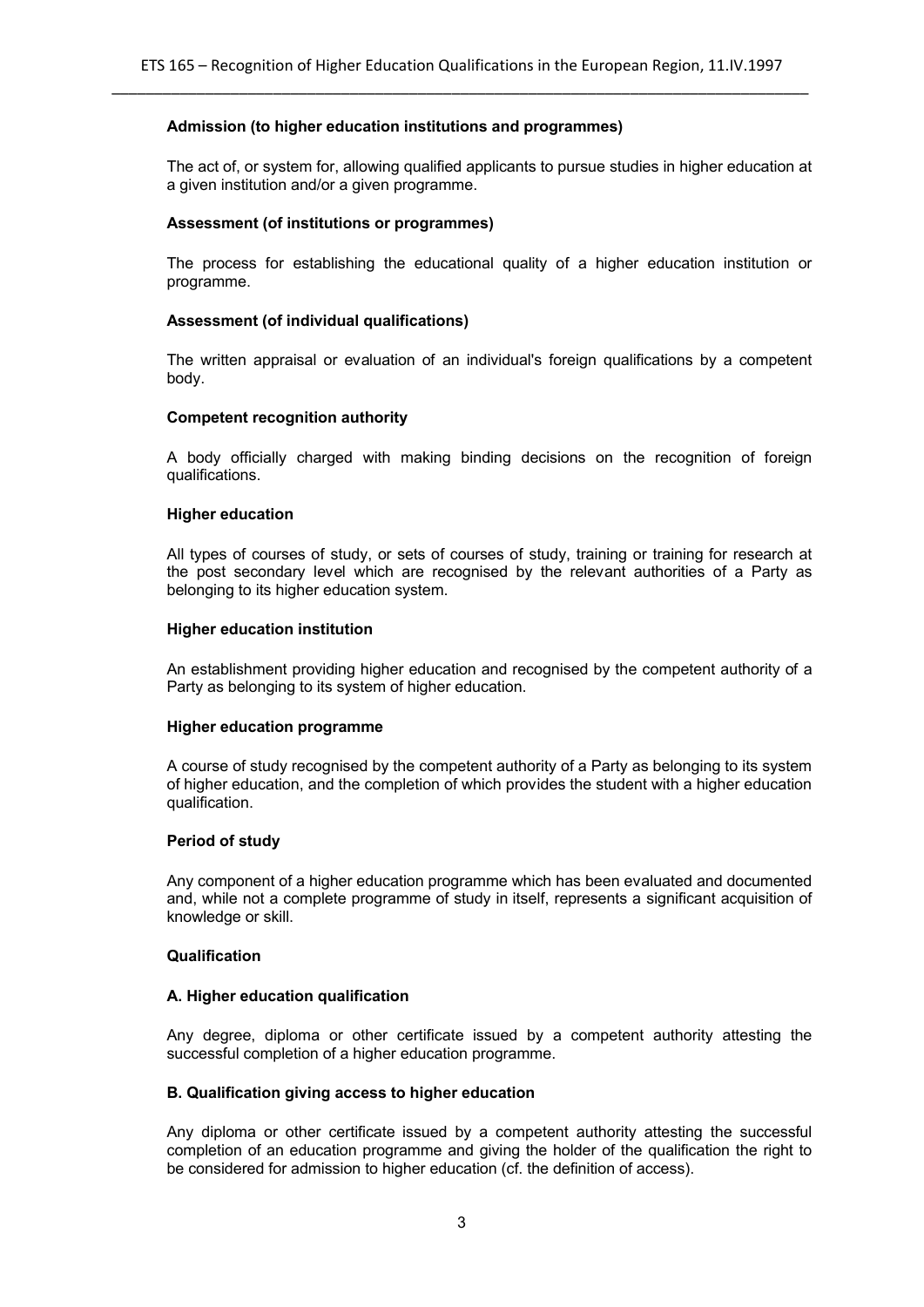## **Recognition**

A formal acknowledgement by a competent authority of the value of a foreign educational qualification with a view to access to educational and/or employment activities.

#### **Requirement**

### **A. General requirements**

Conditions that must in all cases be fulfilled for access to higher education, or to a given level thereof, or for the award of a higher education qualification at a given level.

### **B. Specific requirements**

Conditions that must be fulfilled, in addition to the general requirements, in order to gain admission to a particular higher education programme, or for the award of a specific higher education qualification in a particular field of study.

### **Section II – The competence of authorities**

### **Article II.1**

1 Where central authorities of a Party are competent to make decisions in recognition cases, that Party shall be immediately bound by the provisions of this Convention and shall take the necessary measures to ensure the implementation of its provisions on its territory.

Where the competence to make decisions in recognition matters lies with components of the Party, the Party shall furnish one of the depositories with a brief statement of its constitutional situation or structure at the time of signature or when depositing its instrument of ratification, acceptance, approval or accession, or any time thereafter. In such cases, the competent authorities of the components of the Parties so designated shall take the necessary measures to ensure implementation of the provisions of this Convention on their territory.

- 2 Where the competence to make decisions in recognition matters lies with individual higher education institutions or other entities, each Party according to its constitutional situation or structure shall transmit the text of this Convention to these institutions or entities and shall take all possible steps to encourage the favourable consideration and application of its provisions.
- 3 The provisions of paragraphs 1 and 2 of this article shall apply, *mutatis mutandis*, to the obligations of the Parties under subsequent articles of this Convention.

#### **Article II.2**

At the time of signature or when depositing its instrument of ratification, acceptance, approval or accession, or at any time thereafter, each State, the Holy See or the European Community shall inform either depository of the present Convention of the authorities which are competent to make different categories of decisions in recognition cases.

## **Article II.3**

Nothing in this Convention shall be deemed to derogate from any more favourable provisions concerning the recognition of qualifications issued in one of the Parties contained in or stemming from an existing or a future treaty to which a Party to this Convention may be or may become a party.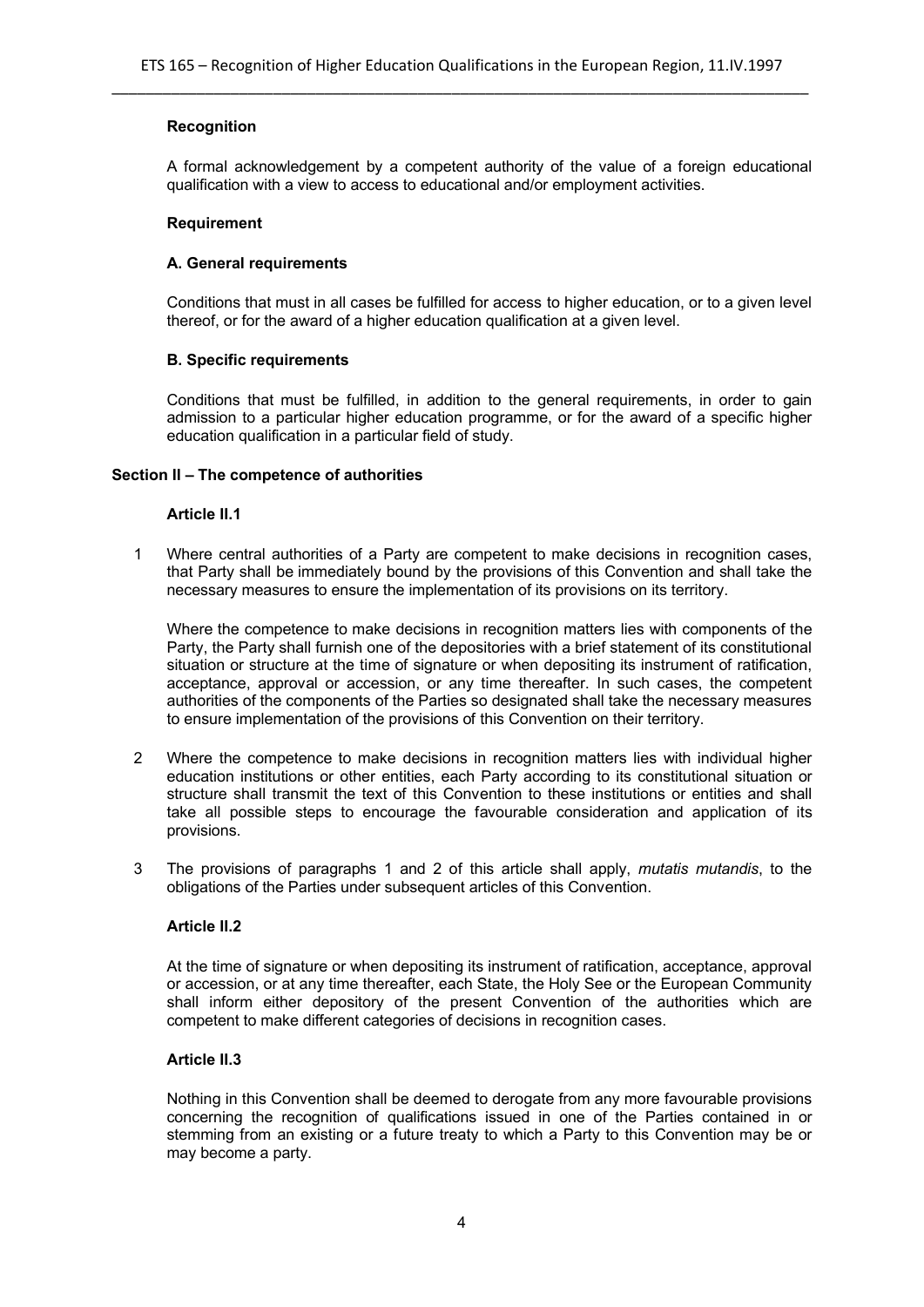## **Section III – Basic principles related to the assessment of qualifications**

### **Article III.1**

- 1 Holders of qualifications issued in one of the Parties shall have adequate access, upon request to the appropriate body, to an assessment of these qualifications.
- 2 No discrimination shall be made in this respect on any ground such as the applicant's gender, race, colour, disability, language, religion, political or other opinion, national, ethnic or social origin, association with a national minority, property, birth or other status, or on the grounds of any other circumstance not related to the merits of the qualification for which recognition is sought. In order to assure this right, each Party undertakes to make appropriate arrangements for the assessment of an application for recognition of qualifications solely on the basis of the knowledge and skills achieved.

### **Article III.2**

Each Party shall ensure that the procedures and criteria used in the assessment and recognition of qualifications are transparent, coherent and reliable.

### **Article III.3**

- 1 Decisions on recognition shall be made on the basis of appropriate information on the qualifications for which recognition is sought.
- 2 In the first instance, the responsibility for providing adequate information rests with the applicant, who shall provide such information in good faith.
- 3 Notwithstanding the responsibility of the applicant, the institutions having issued the qualifications in question shall have a duty to provide, upon request of the applicant and within reasonable limits, relevant information to the holder of the qualification, to the institution, or to the competent authorities of the country in which recognition is sought.
- 4 The Parties shall instruct or encourage, as appropriate, all education institutions belonging to their education systems to comply with any reasonable request for information for the purpose of assessing qualifications earned at the said institutions.
- 5 The responsibility to demonstrate that an application does not fulfil the relevant requirements lies with the body undertaking the assessment.

## **Article III.4**

Each Party shall ensure, in order to facilitate the recognition of qualifications, that adequate and clear information on its education system is provided.

## **Article III.5**

Decisions on recognition shall be made within a reasonable time limit specified beforehand by the competent recognition authority and calculated from the time all necessary information in the case has been provided. If recognition is withheld, the reasons for the refusal to grant recognition shall be stated, and information shall be given concerning possible measures the applicant may take in order to obtain recognition at a later stage. If recognition is withheld, or if no decision is taken, the applicant shall be able to make an appeal within a reasonable time limit.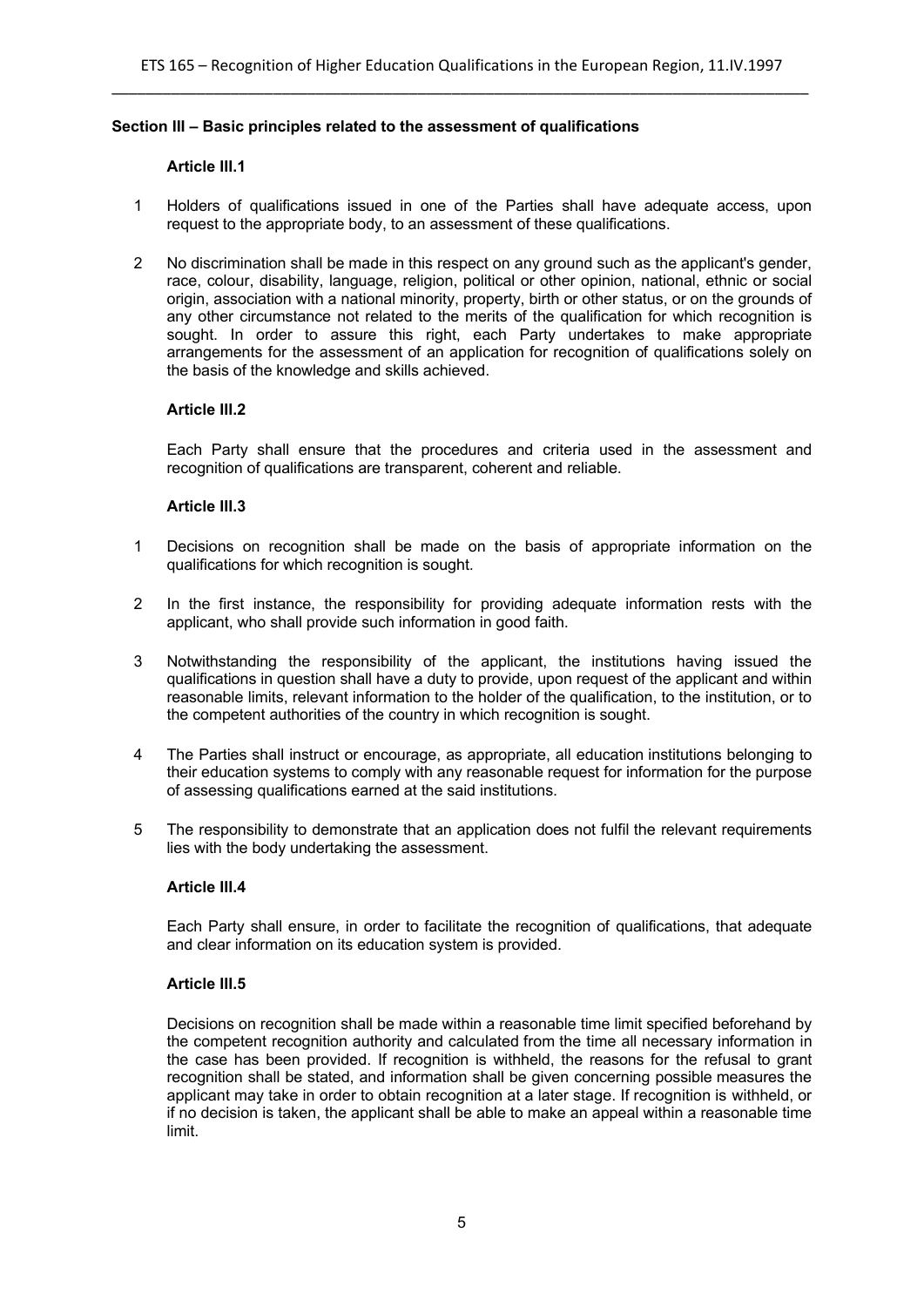## **Section IV – Recognition of qualifications giving access to higher education**

## **Article IV.1**

Each Party shall recognise the qualifications issued by other Parties meeting the general requirements for access to higher education in those Parties for the purpose of access to programmes belonging to its higher education system, unless a substantial difference can be shown between the general requirements for access in the Party in which the qualification was obtained and in the Party in which recognition of the qualification is sought.

## **Article IV.2**

Alternatively, it shall be sufficient for a Party to enable the holder of a qualification issued in one of the other Parties to obtain an assessment of that qualification, upon request by the holder, and the provisions of Article IV.1 shall apply *mutatis mutandis* to such a case.

## **Article IV.3**

Where a qualification gives access only to specific types of institutions or programmes of higher education in the Party in which the qualification was obtained, each other Party shall grant holders of such qualifications access to similar specific programmes in institutions belonging to its higher education system, unless a substantial difference can be demonstrated between the requirements for access in the Party in which the qualification was obtained and the Party in which recognition of the qualification is sought.

## **Article IV.4**

Where admission to particular higher education programmes is dependent on the fulfilment of specific requirements in addition to the general requirements for access, the competent authorities of the Party concerned may impose the additional requirements equally on holders of qualifications obtained in the other Parties or assess whether applicants with qualifications obtained in other Parties fulfil equivalent requirements.

## **Article IV.5**

Where, in the Party in which they have been obtained, school leaving certificates give access to higher education only in combination with additional qualifying examinations as a prerequisite for access, the other Parties may make access conditional on these requirements or offer an alternative for satisfying such additional requirements within their own educational systems. Any State, the Holy See or the European Community may, at the time of signature or when depositing its instrument of ratification, acceptance, approval or accession, or at any time thereafter, notify one of the depositories that it avails itself of the provisions of this Article, specifying the Parties in regard to which it intends to apply this Article as well as the reasons therefor.

#### **Article IV.6**

Without prejudice to the provisions of Articles IV.1, IV.2, IV.3, IV.4 and IV.5, admission to a given higher education institution, or to a given programme within such an institution, may be restricted or selective. In cases in which admission to a higher education institution and/or programme is selective, admission procedures should be designed with a view to ensuring that the assessment of foreign qualifications is carried out according to the principles of fairness and non-discrimination described in Section III.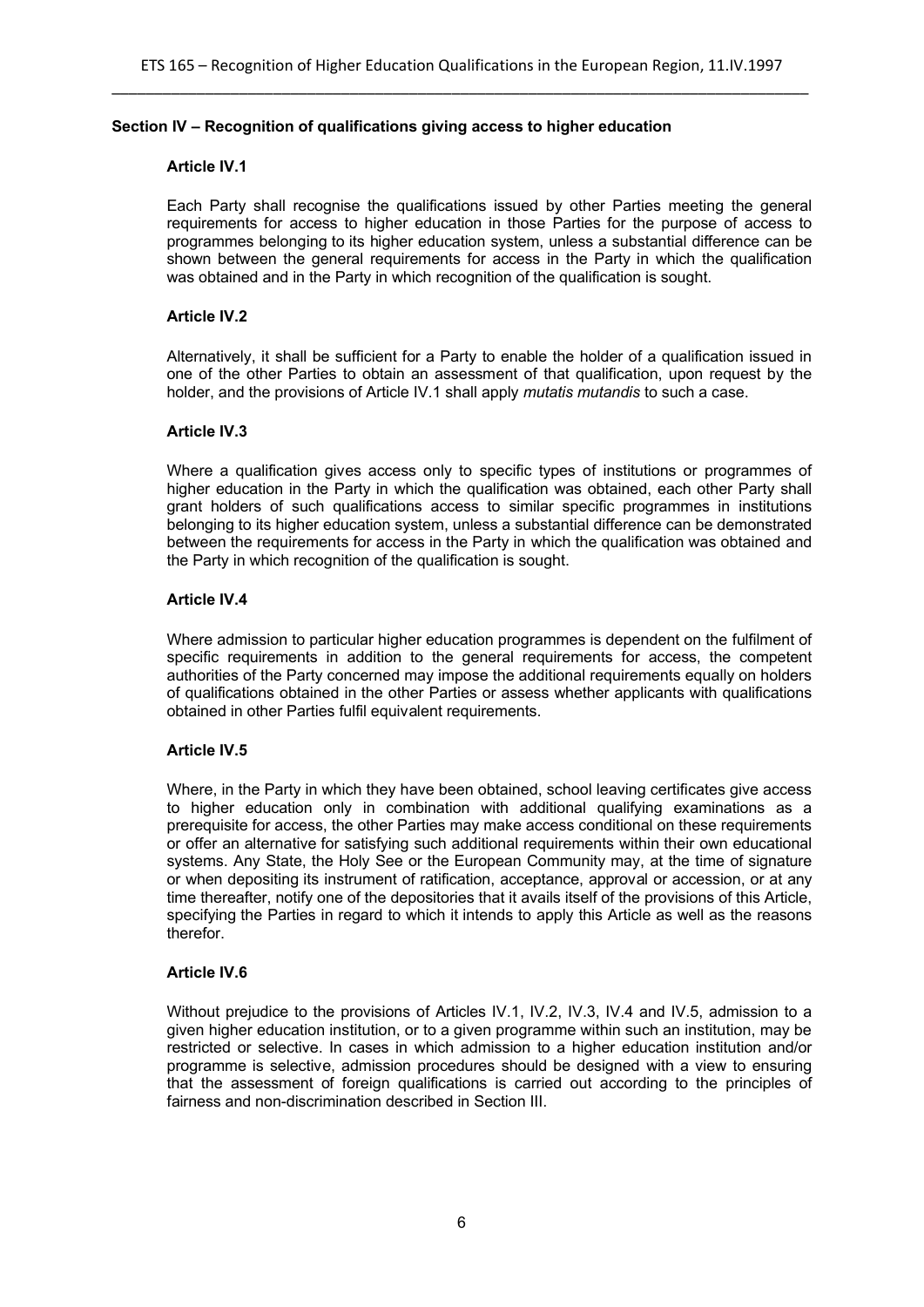## **Article IV.7**

Without prejudice to the provisions of Articles IV.1, IV.2, IV.3, IV.4 and IV.5, admission to a given higher education institution may be made conditional on demonstration by the applicant of sufficient competence in the language or languages of instruction of the institution concerned, or in other specified languages.

### **Article IV.8**

In the Parties in which access to higher education may be obtained on the basis of nontraditional qualifications, similar qualifications obtained in other Parties shall be assessed in a similar manner as non-traditional qualifications earned in the Party in which recognition is sought.

#### **Article IV.9**

For the purpose of admission to programmes of higher education, each Party may make the recognition of qualifications issued by foreign educational institutions operating in its territory contingent upon specific requirements of national legislation or specific agreements concluded with the Party of origin of such institutions.

### **Section V – Recognition of periods of study**

#### **Article V.1**

Each Party shall recognise periods of study completed within the framework of a higher education programme in another Party. This recognition shall comprise such periods of study towards the completion of a higher education programme in the Party in which recognition is sought, unless substantial differences can be shown between the periods of study completed in another Party and the part of the higher education programme which they would replace in the Party in which recognition is sought.

## **Article V.2**

Alternatively, it shall be sufficient for a Party to enable a person who has completed a period of study within the framework of a higher education programme in another Party to obtain an assessment of that period of study, upon request by the person concerned, and the provisions of Article V.1 shall apply *mutatis mutandis* to such a case.

## **Article V.3**

In particular, each Party shall facilitate recognition of periods of study when:

- a there has been a previous agreement between, on the one hand, the higher education institution or the competent authority responsible for the relevant period of study and, on the other hand, the higher education institution or the competent recognition authority responsible for the recognition that is sought; and
- b the higher education institution in which the period of study has been completed has issued a certificate or transcript of academic records attesting that the student has successfully completed the stipulated requirements for the said period of study.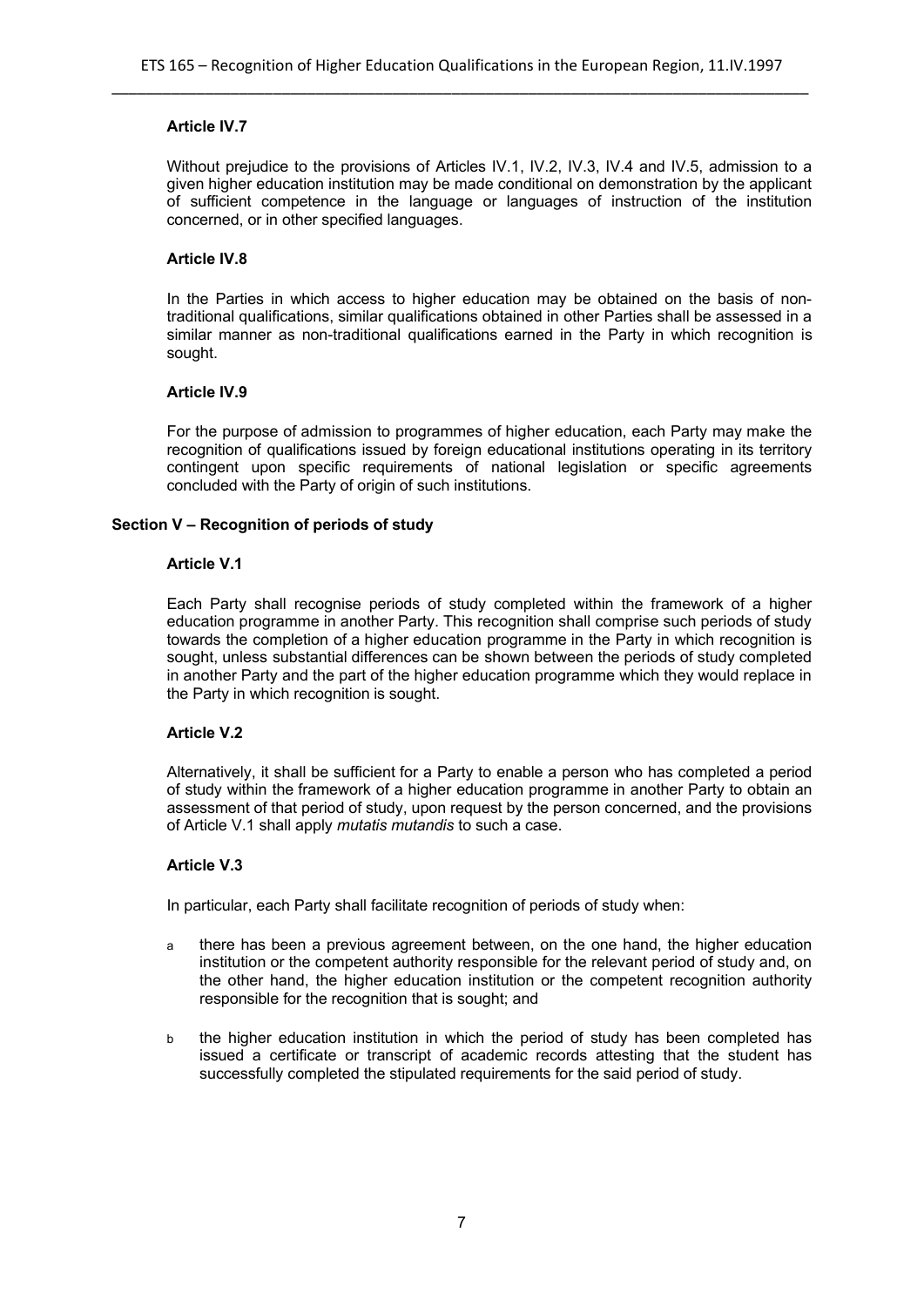## **Section VI – Recognition of higher education qualifications**

### **Article VI.1**

To the extent that a recognition decision is based on the knowledge and skills certified by the higher education qualification, each Party shall recognise the higher education qualifications conferred in another Party, unless a substantial difference can be shown between the qualification for which recognition is sought and the corresponding qualification in the Party in which recognition is sought.

#### **Article VI.2**

Alternatively, it shall be sufficient for a Party to enable the holder of a higher education qualification issued in one of the other Parties to obtain an assessment of that qualification, upon request by the holder, and the provisions of Article VI.1 shall apply *mutatis mutandis* to such a case.

#### **Article VI.3**

Recognition in a Party of a higher education qualification issued in another Party shall have one or both of the following consequences:

- a access to further higher education studies, including relevant examinations, and/or to preparations for the doctorate, on the same conditions as those applicable to holders of qualifications of the Party in which recognition is sought;
- b the use of an academic title, subject to the laws and regulations of the Party or a jurisdiction thereof, in which recognition is sought.

In addition, recognition may facilitate access to the labour market subject to laws and regulations of the Party, or a jurisdiction thereof, in which recognition is sought.

#### **Article VI.4**

An assessment in a Party of a higher education qualification issued in another Party may take the form of:

- a advice for general employment purposes;
- b advice to an educational institution for the purpose of admission into its programmes;
- c advice to any other competent recognition authority.

## **Article VI.5**

Each Party may make the recognition of higher education qualifications issued by foreign educational institutions operating in its territory contingent upon specific requirements of national legislation or specific agreements concluded with the Party of origin of such institutions.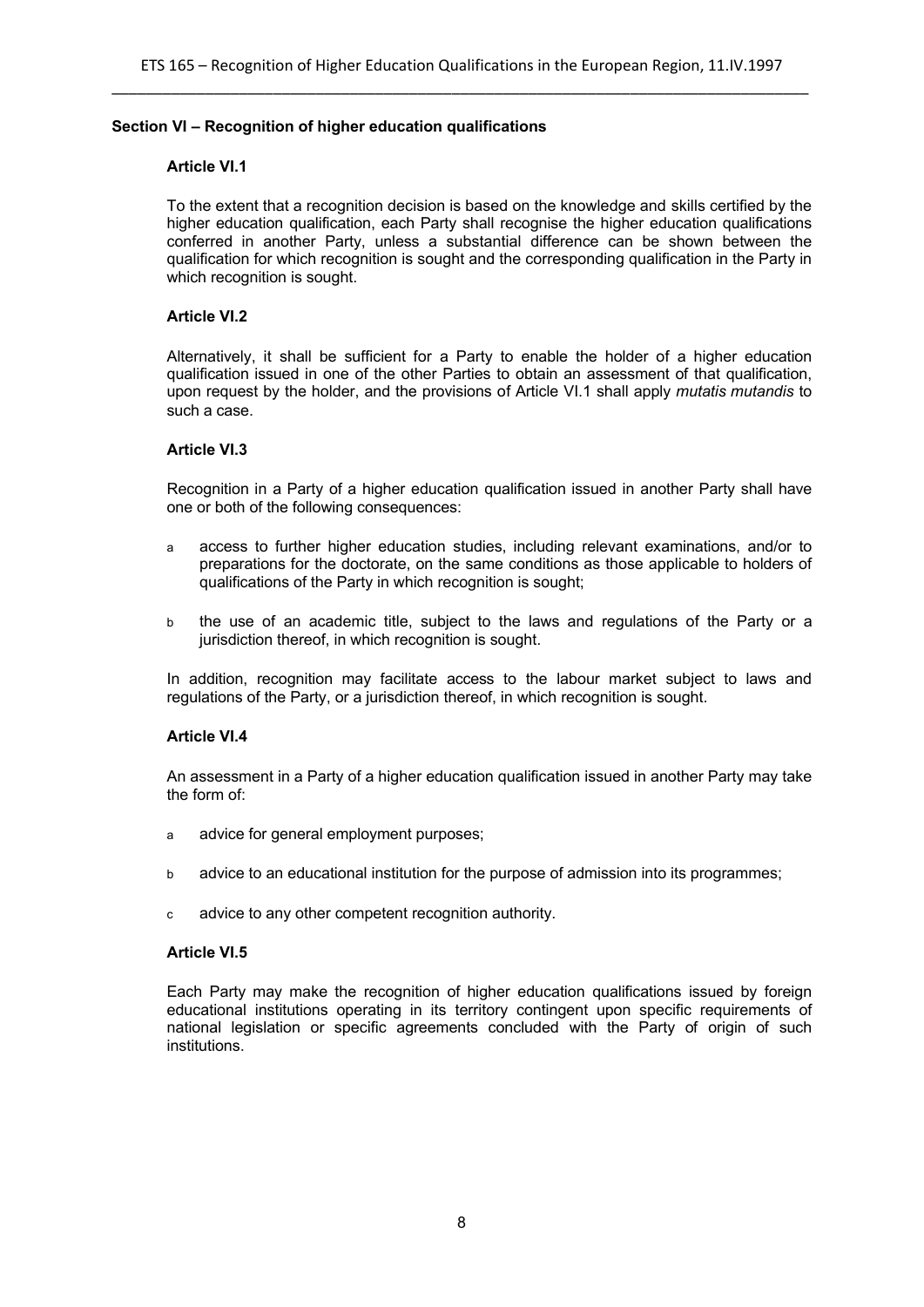### **Section VII – Recognition of qualifications held by refugees, displaced persons and persons in a refugee-like situation**

## **Article VII**

Each Party shall take all feasible and reasonable steps within the framework of its education system and in conformity with its constitutional, legal, and regulatory provisions to develop procedures designed to assess fairly and expeditiously whether refugees, displaced persons and persons in a refugee-like situation fulfil the relevant requirements for access to higher education, to further higher education programmes or to employment activities, even in cases in which the qualifications obtained in one of the Parties cannot be proven through documentary evidence.

### **Section VIII – Information on the assessment of higher education institutions and programmes**

### **Article VIII.1**

Each Party shall provide adequate information on any institution belonging to its higher education system, and on any programme operated by these institutions, with a view to enabling the competent authorities of other Parties to ascertain whether the quality of the qualifications issued by these institutions justifies recognition in the Party in which recognition is sought. Such information shall take the following form:

- a in the case of Parties having established a system of formal assessment of higher education institutions and programmes: information on the methods and results of this assessment, and of the standards of quality specific to each type of higher education institution granting, and to programmes leading to, higher education qualifications;
- b in the case of Parties which have not established a system of formal assessment of higher education institutions and programmes: information on the recognition of the various qualifications obtained at any higher education institution, or within any higher education programme, belonging to their higher education systems.

## **Article VIII.2**

Each Party shall make adequate provisions for the development, maintenance and provision of:

- a an overview of the different types of higher education institutions belonging to its higher education system, with the typical characteristics of each type of institution;
- b a list of recognised institutions (public and private) belonging to its higher education system, indicating their powers to award different types of qualifications and the requirements for gaining access to each type of institution and programme;
- c a description of higher education programmes;
- d a list of educational institutions located outside its territory which the Party considers as belonging to its education system.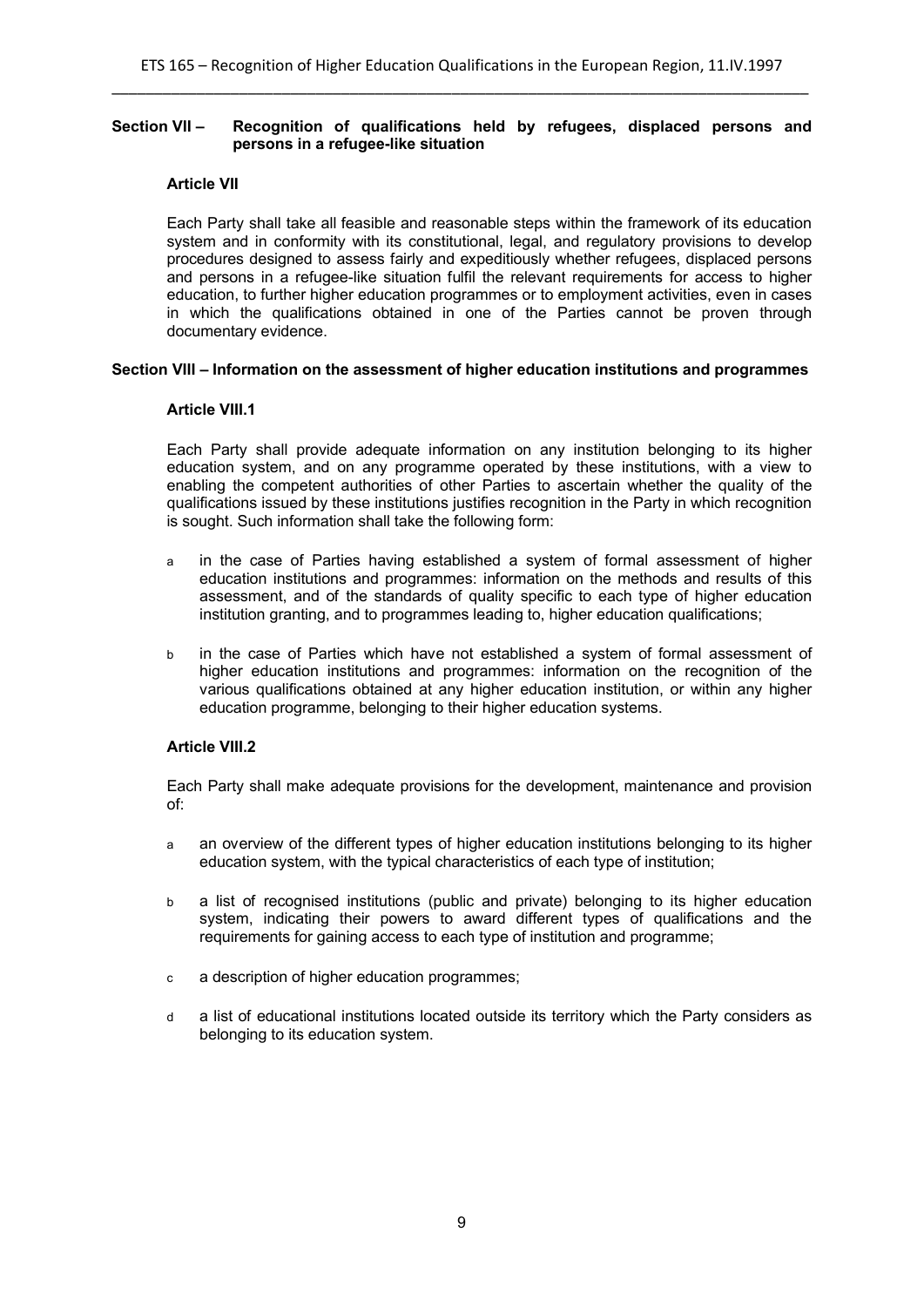## **Section IX – Information on recognition matters**

### **Article IX.1**

In order to facilitate the recognition of qualifications concerning higher education, the Parties undertake to establish transparent systems for the complete description of the qualifications obtained.

## **Article IX.2**

- 1 Acknowledging the need for relevant, accurate and up-to-date information, each Party shall establish or maintain a national information centre and shall notify one of the depositories of its establishment, or of any changes affecting it.
- 2 In each Party, the national information centre shall:
	- a facilitate access to authoritative and accurate information on the higher education system and qualifications of the country in which it is located;
	- b facilitate access to information on the higher education systems and qualifications of the other Parties;
	- c give advice or information on recognition matters and assessment of qualifications, in accordance with national laws and regulations.
- 3 Every national information centre shall have at its disposal the necessary means to enable it to fulfil its functions.

#### **Article IX.3**

The Parties shall promote, through the national information centres or otherwise, the use of the Unesco/Council of Europe Diploma Supplement or any other comparable document by the higher education institutions of the Parties.

#### **Section X – Implementation mechanisms**

#### **Article X.1**

The following bodies shall oversee, promote and facilitate the implementation of the Convention:

- a the Committee of the Convention on the Recognition of Qualifications concerning Higher Education in the European Region;
- b the European Network of National Information Centres on academic mobility and recognition (the ENIC Network), established by decision of the Committee of Ministers of the Council of Europe on 9 June 1994 and the Unesco Regional Committee for Europe on 18 June 1994.

## **Article X.2**

- 1 The Committee of the Convention on the Recognition of Qualifications concerning Higher Education in the European Region (hereafter referred to as "the Committee") is hereby established. It shall be composed of one representative of each Party.
- 2 For the purposes of Article X.2, the term "Party" shall not apply to the European Community.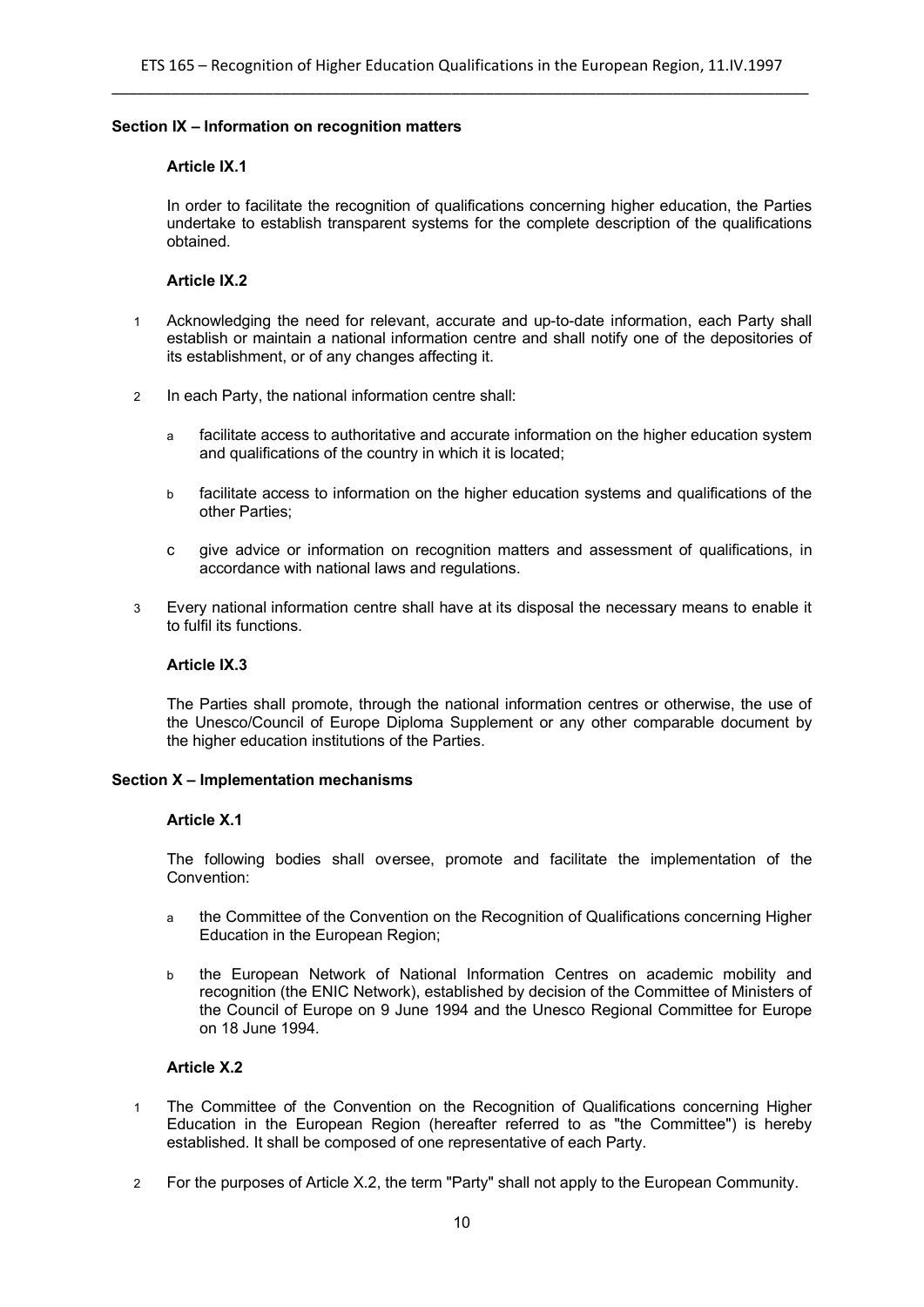- 3 The States mentioned in Article XI.1.1 and the Holy See, if they are not Parties to this Convention, the European Community and the President of the ENIC Network may participate in the meetings of the Committee as observers. Representatives of governmental and nongovernmental organisations active in the field of recognition in the Region may also be invited to attend meetings of the Committee as observers.
- 4 The President of the Unesco Regional Committee for the Application of the Convention on the Recognition of Studies, Diplomas and Degrees concerning Higher Education in the States belonging to the Europe Region shall also be invited to participate in the meetings of the Committee as an observer.
- 5 The Committee shall promote the application of this Convention and shall oversee its implementation. To this end it may adopt, by a majority of the Parties, recommendations, declarations, protocols and models of good practice to guide the competent authorities of the Parties in their implementation of the Convention and in their consideration of applications for the recognition of higher education qualifications. While they shall not be bound by such texts, the Parties shall use their best endeavours to apply them, to bring the texts to the attention of the competent authorities and to encourage their application. The Committee shall seek the opinion of the ENIC Network before making its decisions.
- 6 The Committee shall report to the relevant bodies of the Council of Europe and Unesco.
- 7 The Committee shall maintain links to the Unesco Regional Committees for the Application of Conventions on the Recognition of Studies, Diplomas and Degrees in Higher Education adopted under the auspices of Unesco.
- 8 A majority of the Parties shall constitute a quorum.
- 9 The Committee shall adopt its Rules of Procedure. It shall meet in ordinary session at least every three years. The Committee shall meet for the first time within a year of the entry into force of this Convention.
- 10 The Secretariat of the Committee shall be entrusted jointly to the Secretary General of the Council of Europe and to the Director-General of Unesco.

## **Article X.3**

- 1 Each Party shall appoint as a member of the European Network of National Information Centres on academic mobility and recognition (the ENIC Network) the national information centre established or maintained under Article IX.2. In cases in which more than one national information centre is established or maintained in a Party under Article IX.2, all these shall be members of the Network, but the national information centres concerned shall dispose of only one vote.
- 2 The ENIC Network shall, in its composition restricted to national information centres of the Parties to this Convention, uphold and assist the practical implementation of the Convention by the competent national authorities. The Network shall meet at least once a year in plenary session. It shall elect its President and Bureau in accordance with its terms of reference.
- 3 The Secretariat of the ENIC Network shall be entrusted jointly to the Secretary General of the Council of Europe and to the Director-General of Unesco.
- 4 The Parties shall co-operate, through the ENIC Network, with the national information centres of other Parties, especially by enabling them to collect all information of use to the national information centres in their activities relating to academic recognition and mobility.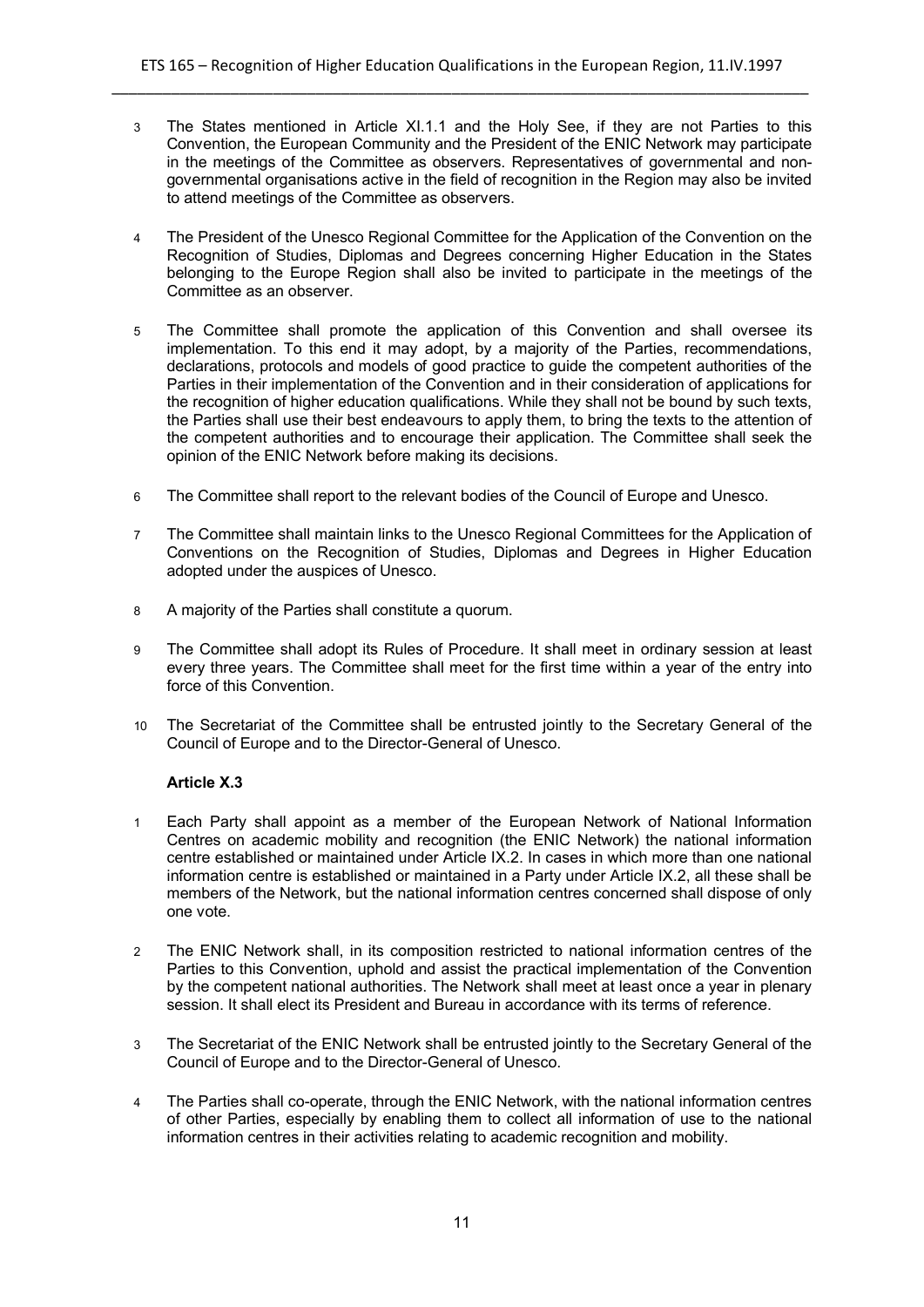## **Section XI – Final clauses**

### **Article XI.1**

- 1 This Convention shall be open for signature by:
	- a the member States of the Council of Europe;
	- b the member States of the Unesco Europe Region;
	- c any other signatory, contracting State or Party to the European Cultural Convention of the Council of Europe and/or to the Unesco Convention on the Recognition of Studies, Diplomas and Degrees concerning Higher Education in the States belonging to the Europe Region,

which have been invited to the diplomatic conference entrusted with the adoption of this Convention.

- 2 These States and the Holy See may express their consent to be bound by:
	- a signature without reservation as to ratification, acceptance or approval; or
	- b signature, subject to ratification, acceptance or approval, followed by ratification, acceptance or approval; or
	- c accession.
- 3 Signatures shall be made with one of the depositories. Instruments of ratification, acceptance, approval or accession shall be deposited with one of the depositories.

### **Article XI.2**

This Convention shall enter into force on the first day of the month following the expiration of the period of one month after five States, including at least three member States of the Council of Europe and/or the Unesco Europe Region, have expressed their consent to be bound by the Convention. It shall enter into force for each other State on the first day of the month following the expiration of the period of one month after the date of expression of its consent to be bound by the Convention.

### **Article XI.3**

- 1 After the entry into force of this Convention, any State other than those falling into one of the categories listed under Article XI.1 may request accession to this Convention. Any request to this effect shall be addressed to one of the depositories, who shall transmit it to the Parties at least three months before the meeting of the Committee of the Convention on the Recognition of Qualifications concerning Higher Education in the European Region. The depository shall also inform the Committee of Ministers of the Council of Europe and the Executive Board of Unesco.
- 2 The decision to invite a State which so requests to accede to this Convention shall be taken by a two-thirds majority of the Parties.
- 3 After the entry into force of this Convention the European Community may accede to it following a request by its member States, which shall be addressed to one of the depositories. In this case, Article XI.3.2 shall not apply.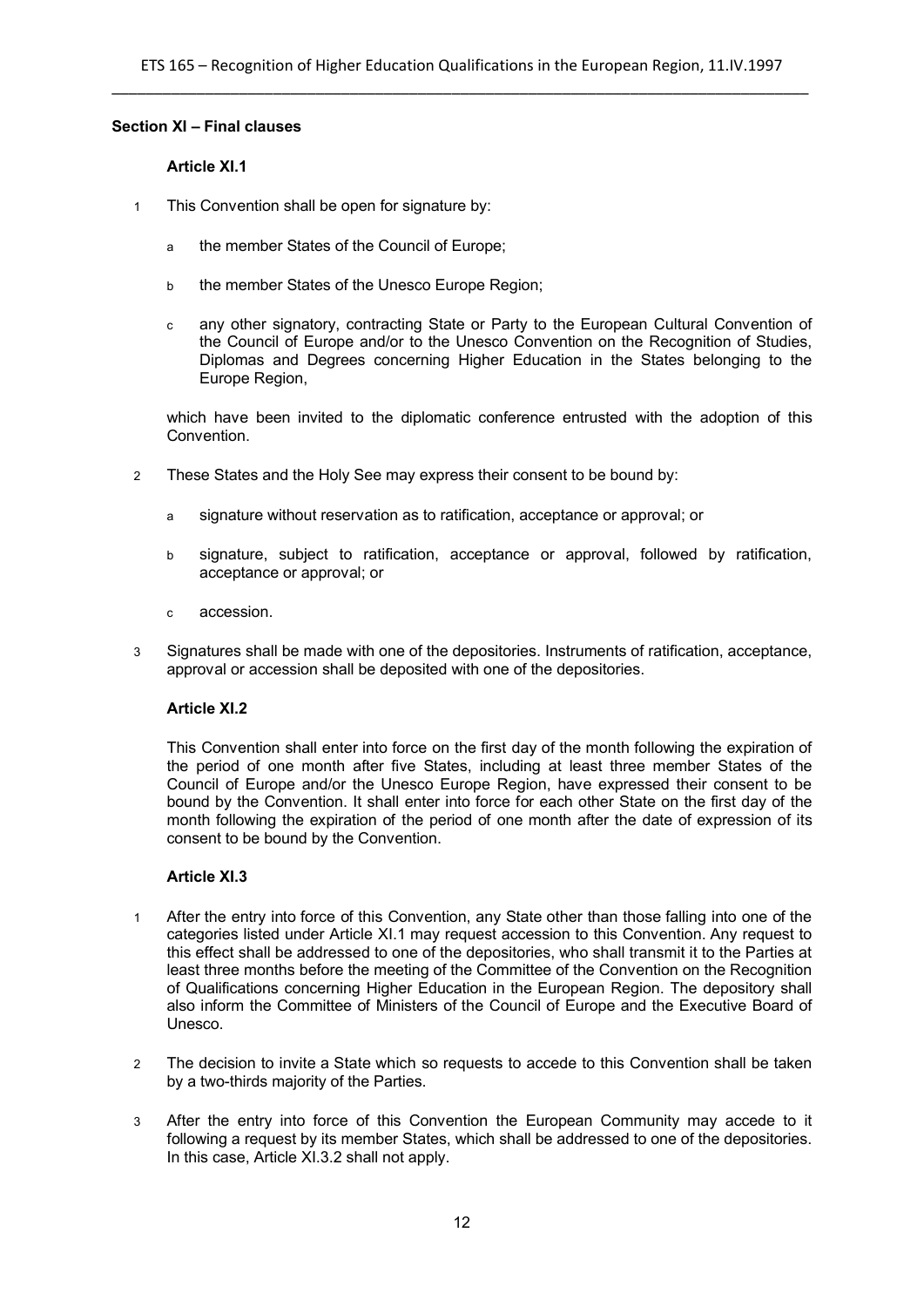4 In respect of any acceding States or the European Community, the Convention shall enter into force on the first day of the month following the expiration of the period of one month after the deposit of the instrument of accession with one of the depositories.

## **Article XI.4**

- 1 Parties to this Convention which are at the same time parties to one or more of the following conventions:
	- European Convention on the Equivalence of Diplomas leading to Admission to Universities (1953, ETS No. 15), and its Protocol (1964, CETS No. 49);
	- European Convention on the Equivalence of Periods of University Study (1956, ETS No. 21);
	- European Convention on the Academic Recognition of University Qualifications (1959, ETS No. 32);
	- International Convention on the Recognition of Studies, Diplomas and Degrees in Higher Education in the Arab and European States bordering on the Mediterranean (1976);
	- Convention on the Recognition of Studies, Diplomas and Degrees concerning Higher Education in the States belonging to the Europe Region (1979);
	- European Convention on the General Equivalence of Periods of University Study (1990, ETS No. 138),
	- a shall apply the provisions of the present Convention in their mutual relations;
	- b shall continue to apply the above mentioned conventions to which they are a party in their relations with other States party to those conventions but not to the present Convention.
- 2 The Parties to this Convention undertake to abstain from becoming a party to any of the conventions mentioned in paragraph 1, to which they are not already a party, with the exception of the International Convention on the Recognition of Studies, Diplomas and Degrees in Higher Education in the Arab and European States bordering on the Mediterranean.

## **Article XI.5**

- 1 Any State may, at the time of signature or when depositing its instrument of ratification, acceptance, approval or accession, specify the territory or territories to which this Convention shall apply.
- 2 Any State may, at any later date, by a declaration addressed to one of the depositories, extend the application of this Convention to any other territory specified in the declaration. In respect of such territory the Convention shall enter into force on the first day of the month following the expiration of a period of one month after the date of receipt of such declaration by the depository.
- 3 Any declaration made under the two preceding paragraphs may, in respect of any territory specified in such declaration, be withdrawn by a notification addressed to one of the depositories. The withdrawal shall become effective on the first day of the month following the expiration of a period of one month after the date of receipt of such notification by the depository.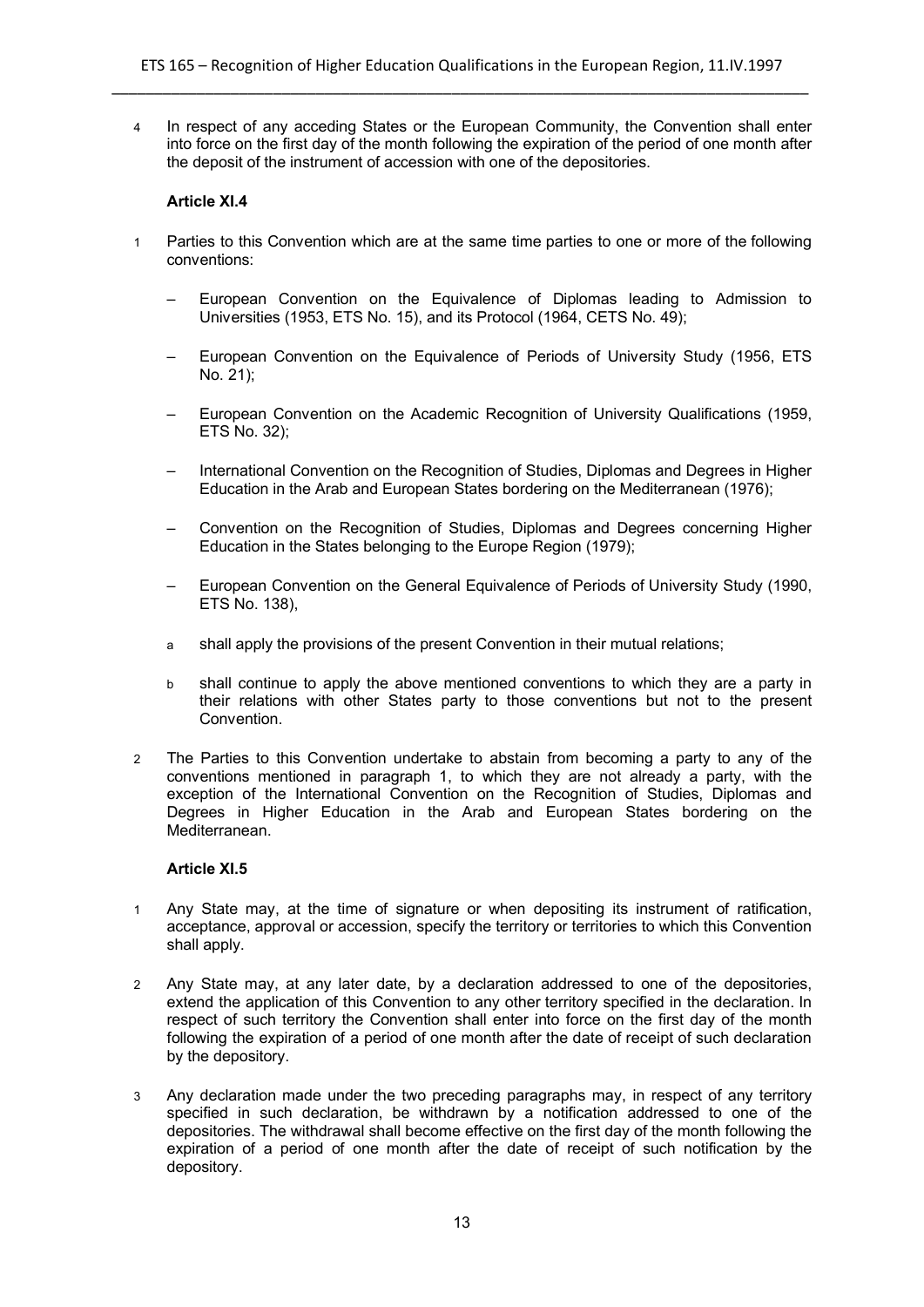## **Article XI.6**

- 1 Any Party may, at any time, denounce this Convention by means of a notification addressed to one of the depositories.
- 2 Such denunciation shall become effective on the first day of the month following the expiration of a period of twelve months after the date of receipt of the notification by the depository. However, such denunciation shall not affect recognition decisions taken previously under the provisions of this Convention.
- 3 Termination or suspension of the operation of this Convention as a consequence of a violation by a Party of a provision essential to the accomplishment of the object or purpose of this Convention shall be addressed in accordance with international law.

### **Article XI.7**

1 Any State, the Holy See or the European Community may, at the time of signature or when depositing its instrument of ratification, acceptance, approval or accession, declare that it reserves the right not to apply, in whole or in part, one or more of the following Articles of this Convention:

Article IV.8, Article V.3, Article VI.3, Article VIII.2, Article IX.3.

No other reservation may be made.

- 2 Any Party which has made a reservation under the preceding paragraph may wholly or partly withdraw it by means of a notification addressed to one of the depositories. The withdrawal shall take effect on the date of receipt of such notification by the depository.
- 3 A Party which has made a reservation in respect of a provision of this Convention may not claim the application of that provision by any other Party; it may, however, if its reservation is partial or conditional, claim the application of that provision in so far as it has itself accepted it.

## **Article XI.8**

- 1 Draft amendments to this Convention may be adopted by the Committee of the Convention on the Recognition of Qualifications concerning Higher Education in the European Region by a two-thirds majority of the Parties. Any draft amendment so adopted shall be incorporated into a Protocol to this Convention. The Protocol shall specify the modalities for its entry into force which, in any event, shall require the expression of consent by the Parties to be bound by it.
- 2 No amendment may be made to Section III of this Convention under the procedure of paragraph 1 above.
- 3 Any proposal for amendments shall be communicated to one of the depositaries, who shall transmit it to the Parties at least three months before the meeting of the Committee. The depository shall also inform the Committee of Ministers of the Council of Europe and the Executive Board of Unesco.